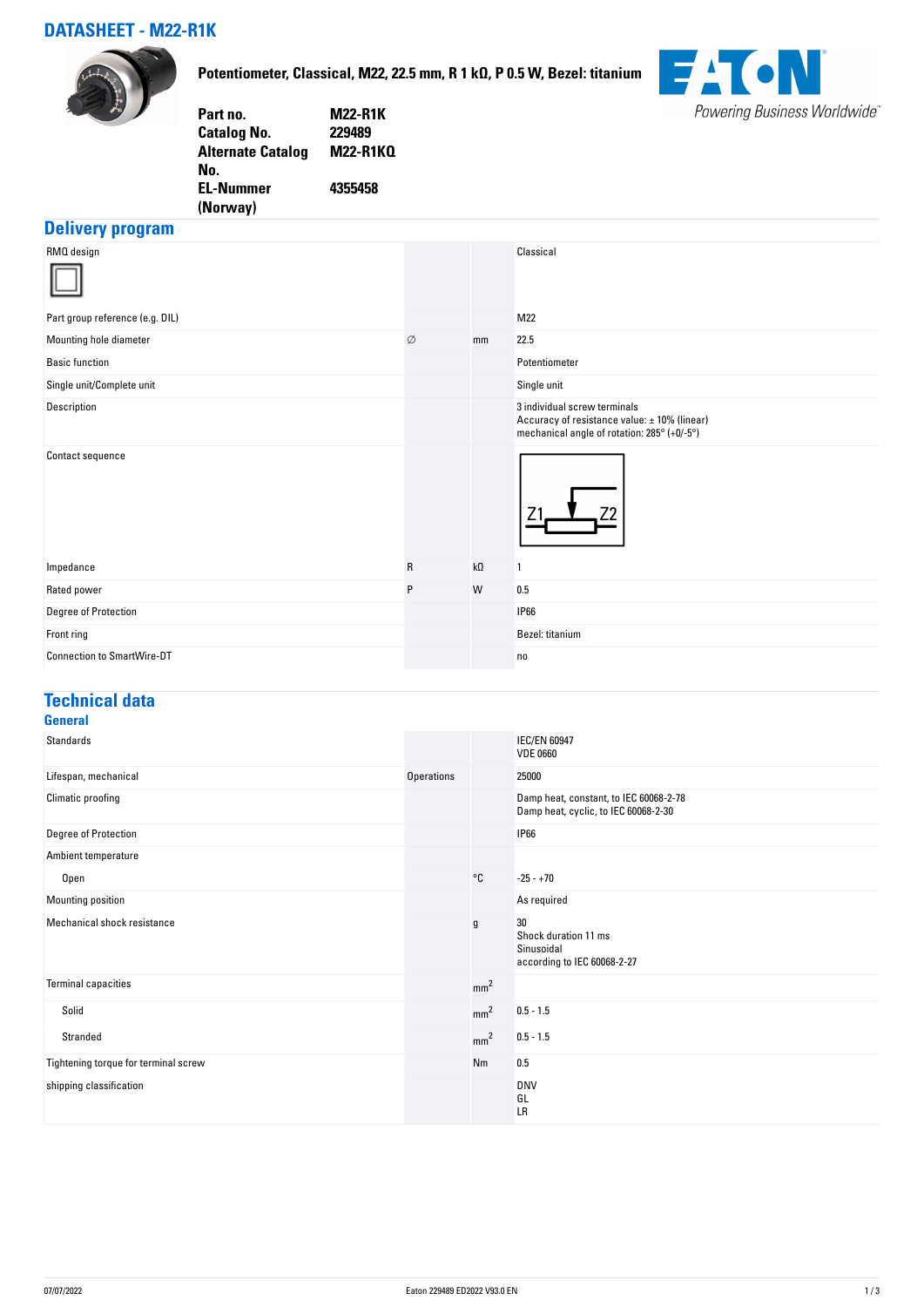

| <b>Contacts</b>                       |      |      |       |  |
|---------------------------------------|------|------|-------|--|
| Rated impulse withstand voltage       | Vimp | V AC | 4000  |  |
| Rated insulation voltage              |      |      | 250   |  |
| Overvoltage category/pollution degree |      |      | III/3 |  |

#### **Design verification as per IEC/EN 61439**

| Technical data for design verification                                                                                    |                   |                |                                                                                                                                     |
|---------------------------------------------------------------------------------------------------------------------------|-------------------|----------------|-------------------------------------------------------------------------------------------------------------------------------------|
| Rated operational current for specified heat dissipation                                                                  | $I_n$             | $\overline{A}$ | 0                                                                                                                                   |
| Heat dissipation per pole, current-dependent                                                                              | $P_{vid}$         | W              | 0                                                                                                                                   |
| Equipment heat dissipation, current-dependent                                                                             | $P_{vid}$         | W              | 0                                                                                                                                   |
| Static heat dissipation, non-current-dependent                                                                            | $P_{VS}$          | W              | 0.5                                                                                                                                 |
| Heat dissipation capacity                                                                                                 | $P_{\text{diss}}$ | W              | 0                                                                                                                                   |
| Operating ambient temperature min.                                                                                        |                   | °C             | $-25$                                                                                                                               |
| Operating ambient temperature max.                                                                                        |                   | °C             | 70                                                                                                                                  |
| IEC/EN 61439 design verification                                                                                          |                   |                |                                                                                                                                     |
| 10.2 Strength of materials and parts                                                                                      |                   |                |                                                                                                                                     |
| 10.2.2 Corrosion resistance                                                                                               |                   |                | Meets the product standard's requirements.                                                                                          |
| 10.2.3.1 Verification of thermal stability of enclosures                                                                  |                   |                | Meets the product standard's requirements.                                                                                          |
| 10.2.3.2 Verification of resistance of insulating materials to normal heat                                                |                   |                | Meets the product standard's requirements.                                                                                          |
| 10.2.3.3 Verification of resistance of insulating materials to abnormal heat<br>and fire due to internal electric effects |                   |                | Meets the product standard's requirements.                                                                                          |
| 10.2.4 Resistance to ultra-violet (UV) radiation                                                                          |                   |                | Please enquire                                                                                                                      |
| 10.2.5 Lifting                                                                                                            |                   |                | Does not apply, since the entire switchgear needs to be evaluated.                                                                  |
| 10.2.6 Mechanical impact                                                                                                  |                   |                | Does not apply, since the entire switchgear needs to be evaluated.                                                                  |
| 10.2.7 Inscriptions                                                                                                       |                   |                | Meets the product standard's requirements.                                                                                          |
| 10.3 Degree of protection of ASSEMBLIES                                                                                   |                   |                | Does not apply, since the entire switchgear needs to be evaluated.                                                                  |
| 10.4 Clearances and creepage distances                                                                                    |                   |                | Meets the product standard's requirements.                                                                                          |
| 10.5 Protection against electric shock                                                                                    |                   |                | Does not apply, since the entire switchgear needs to be evaluated.                                                                  |
| 10.6 Incorporation of switching devices and components                                                                    |                   |                | Does not apply, since the entire switchgear needs to be evaluated.                                                                  |
| 10.7 Internal electrical circuits and connections                                                                         |                   |                | Is the panel builder's responsibility.                                                                                              |
| 10.8 Connections for external conductors                                                                                  |                   |                | Is the panel builder's responsibility.                                                                                              |
| 10.9 Insulation properties                                                                                                |                   |                |                                                                                                                                     |
| 10.9.2 Power-frequency electric strength                                                                                  |                   |                | Is the panel builder's responsibility.                                                                                              |
| 10.9.3 Impulse withstand voltage                                                                                          |                   |                | Is the panel builder's responsibility.                                                                                              |
| 10.9.4 Testing of enclosures made of insulating material                                                                  |                   |                | Is the panel builder's responsibility.                                                                                              |
| 10.10 Temperature rise                                                                                                    |                   |                | The panel builder is responsible for the temperature rise calculation. Eaton will<br>provide heat dissipation data for the devices. |
| 10.11 Short-circuit rating                                                                                                |                   |                | Is the panel builder's responsibility. The specifications for the switchgear must be<br>observed.                                   |
| 10.12 Electromagnetic compatibility                                                                                       |                   |                | Is the panel builder's responsibility. The specifications for the switchgear must be<br>observed.                                   |
| 10.13 Mechanical function                                                                                                 |                   |                | The device meets the requirements, provided the information in the instruction<br>leaflet (IL) is observed.                         |

#### **Technical data ETIM 8.0**

Low-voltage industrial components (EG000017) / Potentiometer for command devices (EC001027)

Electric engineering, automation, process control engineering / Low-voltage switch technology / Command and alarm device / Potentiometer for command devices (ecl@ss10.0.1-27-37-12-27 [AKF045014])

| Resistance        | 0 <sub>hm</sub> | 1000 |
|-------------------|-----------------|------|
| Power consumption | w               | 0.5  |